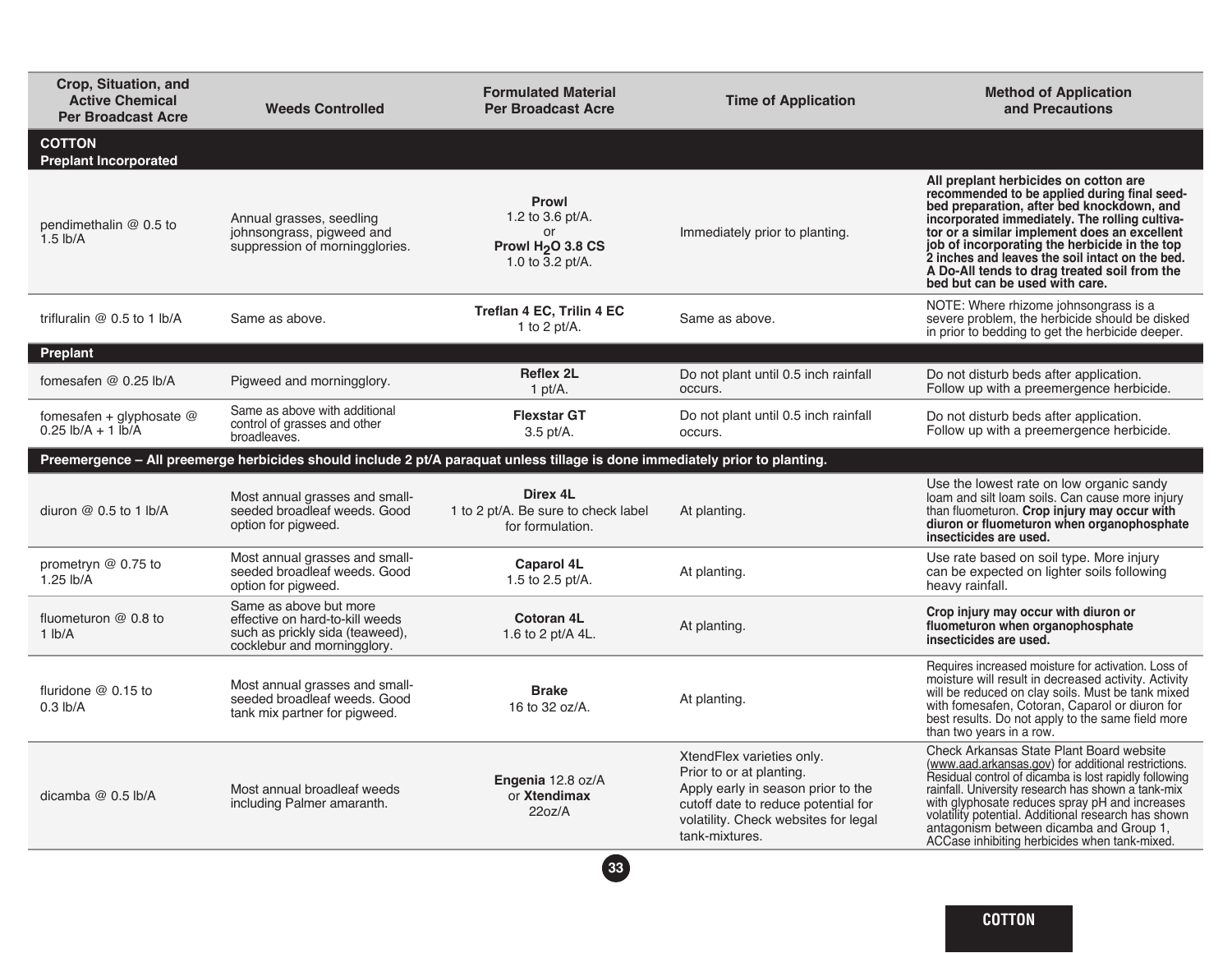| Crop, Situation, and<br><b>Active Chemical</b><br><b>Per Broadcast Acre</b>                       | <b>Weeds Controlled</b>                                                                                                                         | <b>Formulated Material</b><br><b>Per Broadcast Acre</b>                                                                                               | <b>Time of Application</b>                                                                                                                                                                                                                           | <b>Method of Application</b><br>and Precautions                                                                                                                                                                                                                                                                                                                                                                        |
|---------------------------------------------------------------------------------------------------|-------------------------------------------------------------------------------------------------------------------------------------------------|-------------------------------------------------------------------------------------------------------------------------------------------------------|------------------------------------------------------------------------------------------------------------------------------------------------------------------------------------------------------------------------------------------------------|------------------------------------------------------------------------------------------------------------------------------------------------------------------------------------------------------------------------------------------------------------------------------------------------------------------------------------------------------------------------------------------------------------------------|
| pyrithiobac @ 0.032 to<br>$0.070$ lb/A                                                            | Morningglory, prickly sida,<br>spurge, spurred anoda and<br>velvetleaf.                                                                         | Staple 3.2 LX<br>1.3 to 2.1 oz/A.                                                                                                                     | At planting.                                                                                                                                                                                                                                         | Temporary leaf yellowing or stunting may<br>occur following preemergence treatments -<br>especially in wet, cool conditions. Some<br>pigweed species are known to be resistant<br>to ALS herbicides.                                                                                                                                                                                                                   |
| pyrithiobac + fluometuron or<br>diuron<br>0.032 $\frac{1}{2}$ h/A + 0.5 to 0.75 $\frac{1}{2}$ h/A | Most annual grasses and small-<br>seeded broadleaf weeds with<br>improved control of spurge.<br>prickly sida and pigweed over<br>Cotoran alone. | Staple 3.2 LX + Cotoran 4L or<br><b>Direx</b><br>Add 1.3 oz/A broadcast rate of Staple<br>LX to labeled rate of Cotoran or<br>Direx, 1.0 to 1.5 pt/A. | At planting.                                                                                                                                                                                                                                         | Addition of Staple LX may not improve<br>control of morningglory and cocklebur over<br>Cotoran alone.                                                                                                                                                                                                                                                                                                                  |
|                                                                                                   |                                                                                                                                                 |                                                                                                                                                       | REPLANTING-It is recommended that an additional preemergence surface herbicide not be applied at time of planting. However,<br>if only an incorporated material has been used, a surface-applied herbicide can be used if weeds remain uncontrolled. |                                                                                                                                                                                                                                                                                                                                                                                                                        |
| <b>COTTON</b><br>Postemergence - Over the top - XtendFlex Cotton Only                             |                                                                                                                                                 |                                                                                                                                                       |                                                                                                                                                                                                                                                      |                                                                                                                                                                                                                                                                                                                                                                                                                        |
| dicamba $@$ 0.5 lb/A                                                                              | Annual broadleaf weeds.                                                                                                                         | <b>Xtendimax</b><br>22 oz/A plus surfactant.<br>Engenia<br>12.8 oz/A plus surfactant.                                                                 | Postemergence. Apply early in<br>season prior to the cutoff date to reduce<br>potential for volatility. Check websites<br>for legal tank-mixtures. Must include<br>approved volatility reducing agent<br>(VRA) and drift reducing agent (DRA).       | Apply only to XtendFlex Cotton. Check the<br>Federal Label and Arkansas State Plant Board<br>website (www.aad.arkansas.gov) for additional<br>restrictions. University research has shown a<br>tank-mix with glyphosate reduces spray pH<br>and increases volatility potential. Additional<br>research has shown antagonism between<br>dicamba and Group 1 (Select), ACC-ase<br>inhibiting herbicides when tank-mixed. |
| $dicamba + S-metolachlor$<br>@ 0.5 lb/A + 1.0 lb/A                                                | Most annual broadleaf weeds<br>and residual control of grasses<br>and pigweed.                                                                  | <b>Tavium plus VaporGrip</b><br>56.5 fl oz/A plus surfactant.                                                                                         | Preemergence. Apply early in season<br>prior to the cutoff date to reduce poten-<br>tial for volatility. Check websites for<br>legal tank-mixtures. Must include<br>approved volatility reducing agent<br>(VRA) and drift reducing agent (DRA).      | Apply only to XtendFlex Cotton. Check the<br>Federal Label and Arkansas State Plant Board<br>website (www.aad.arkansas.gov) for additional<br>restrictions. University research has shown a<br>tank-mix with glyphosate reduces spray pH<br>and increases volatility potential. Additional<br>research has shown antagonism between<br>dicamba and Group 1 (Select), ACC-ase<br>inhibiting herbicides when tank-mixed. |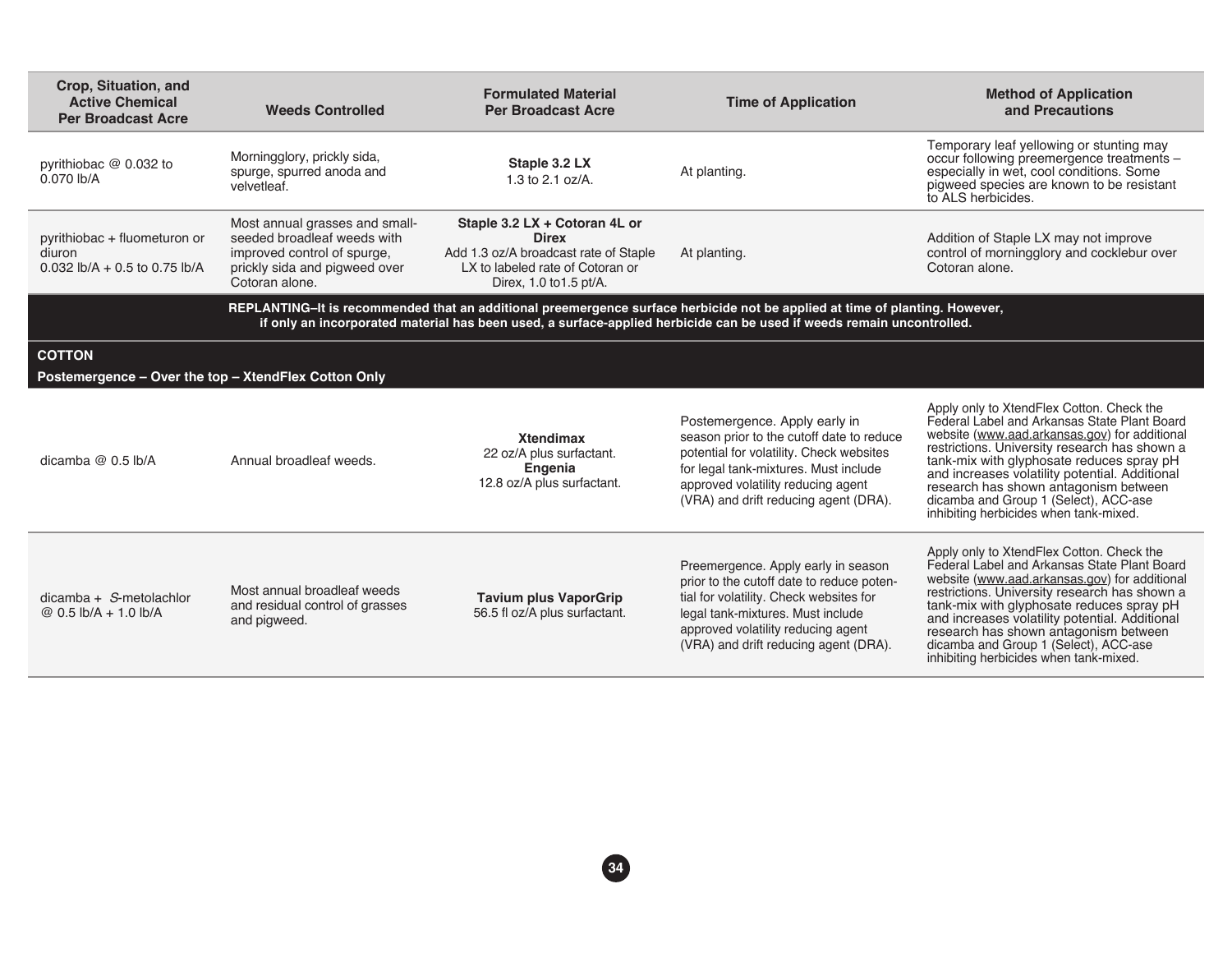| Crop, Situation, and<br><b>Active Chemical</b><br><b>Per Broadcast Acre</b>                            | <b>Weeds Controlled</b>                                                                                                                                                                                                                                           | <b>Formulated Material</b><br><b>Per Broadcast Acre</b>                                                                                                                                           | <b>Time of Application</b>                                                                                                                                                                                                                                                                                                                                                                            | <b>Method of Application</b><br>and Precautions                                                                                                                                                                                                                                      |
|--------------------------------------------------------------------------------------------------------|-------------------------------------------------------------------------------------------------------------------------------------------------------------------------------------------------------------------------------------------------------------------|---------------------------------------------------------------------------------------------------------------------------------------------------------------------------------------------------|-------------------------------------------------------------------------------------------------------------------------------------------------------------------------------------------------------------------------------------------------------------------------------------------------------------------------------------------------------------------------------------------------------|--------------------------------------------------------------------------------------------------------------------------------------------------------------------------------------------------------------------------------------------------------------------------------------|
| <b>COTTON</b><br>Postemergence - Over the Top<br>Glytol + LibertyLink or XtendFlex or Enlist Varieties |                                                                                                                                                                                                                                                                   |                                                                                                                                                                                                   |                                                                                                                                                                                                                                                                                                                                                                                                       |                                                                                                                                                                                                                                                                                      |
|                                                                                                        |                                                                                                                                                                                                                                                                   |                                                                                                                                                                                                   | Cotton varieties containing the "Widestrike" insecticide gene have shown some tolerance to glufosinate. The level of tolerance is lower and less consistent than in the LibertyLink varieties,<br>especially with higher rates of Liberty (glufosinate). In addition, XtendFlex cotton varieties appear to be more sensitive to glufosinate than LibertyLink varieties especially with tank mixtures. |                                                                                                                                                                                                                                                                                      |
| glyphosate @ 1 lb/A                                                                                    | Emerged annual grasses,<br>johnsongrass, cocklebur, sickle-<br>pod, morningglories, prickly sida,<br>velvetleaf, eclipta, spurge, hemp<br>sesbania, northern jointvetch<br>and smartweed.<br>See table for other species.                                         | Glyphosate (4 lb/gal<br>formulations)<br>2 pt/A per application.<br>Sequential applications are needed<br>for difficult-to-control weeds.                                                         | Application timing is important. Apply<br>to actively growing weeds. Applica-<br>tion should be made before morning-<br>glories produce runners.<br>Maximum of 175 ounces of 4 lb/gal or<br>equivalent glyphosate per season.<br>Maximum of 60 ounces of 4 lb/gal or<br>equivalent glyphosate between layby                                                                                           | For use on Roundup Flex varieties only.<br>Check labels of glyphosate products to<br>insure that they are approved for use on<br>Roundup Flex cotton.<br>Properly used residual herbicides will help<br>control and prevent development and<br>spread of glyphosate-resistant weeds. |
| glyphosate + acetochlor $@$<br>1 lb/A + 0.94 to 1.5 lb/A                                               | Same as above but expect less<br>control of grass and broadleaf<br>weeds.<br>See table for weed ratings.                                                                                                                                                          | Glyphosate<br>(4 lb/gal formulations)<br>+ Warrant<br>2 pt/A + 1.25 to 2 qt/A.                                                                                                                    | and 60% open bolls.<br>May be slower to activate, especially<br>in cooler temperatures.<br>Weed control may be inconsistent.                                                                                                                                                                                                                                                                          | Some leaf injury may occur.<br>Sequential applications are needed for<br>optimum pigweed control and should be<br>spaced 14-21 days apart.                                                                                                                                           |
| glyphosate + pendimethalin<br>$1 lb/A + 0.95 lb/A$                                                     | Annual grasses and broadleaf<br>weeds residual control of Texas<br>panicum.                                                                                                                                                                                       | Glyphosate (4lb/gal formulations)<br>+ Prowl H2O<br>$2$ pt/A + 2 pt/A                                                                                                                             | Rainfall or irrigation needs to occur<br>1-2 days following application for best<br>residual control.                                                                                                                                                                                                                                                                                                 | Only POST option for residual control of<br>Texas panicum. Some cotton leaf yellowing<br>may occur. Some pigweed populations are<br>resistant to Prowl herbicide.                                                                                                                    |
| glyphosate $+$ S-metolachlor<br>@ 1 lb/A + 0.95 to 1.25 lb/A                                           | Emerged annual grasses,<br>johnsongrass, cocklebur, sickle-<br>pod, morningglories, prickly<br>sida, velvetleaf, eclipta, spurge,<br>hemp sesbania, northern joint-<br>vetch and smartweed plus<br>residual on pigweed and grass.<br>See table for other species. | Glyphosate (4 lb/gal formulations)<br>+ Dual Magnum 7.62 EC or<br>metolachior 8 EC<br>1.0 to 1.3 $pt/A$ .<br>or<br>Sequence 5.25 L<br>1-4 leaf cotton 2.5 pt/A.<br>5-10 leaf cotton 2.5-3.0 pt/A. |                                                                                                                                                                                                                                                                                                                                                                                                       | University data suggests that 1.3X meto-<br>lachlor product rate is needed to provide<br>equal weed control to the S-isomer Dual<br>Magnum (S-metolachlor) product in<br>Sequence.                                                                                                   |
| glufosinate @ 0.78 lb/A                                                                                | Emerged annual grasses,<br>seedling johnsongrass, annual<br>broadleaf weeds.                                                                                                                                                                                      | Glufosinate (280 SL formulations)<br>(2.34 lb ai/gal)<br>43 oz/A.                                                                                                                                 | May be used for salvage situations.                                                                                                                                                                                                                                                                                                                                                                   | Slight cotton stunting may occur when<br>higher rates are used. Research indicates<br>that two applications of 29 ounces ten days<br>apart are superior to single 43-ounce rate.<br>Cotton injury is likely under prolonged<br>cloudy conditions.                                    |
| pyrithiobac + glufosinate @<br>0.032 to 0.052 lb/A +<br>$0.93$ lb/A                                    | Same as above with increased<br>control of morningglory and<br>vellow nutsedge.                                                                                                                                                                                   | Staple LX + glufosinate<br>1.3 to 2.1 oz + 32 oz/A.                                                                                                                                               | Small actively growing weeds.                                                                                                                                                                                                                                                                                                                                                                         | Same as above. The addition of Staple may<br>cause brief injury and stunting.                                                                                                                                                                                                        |

yellow nutsedge.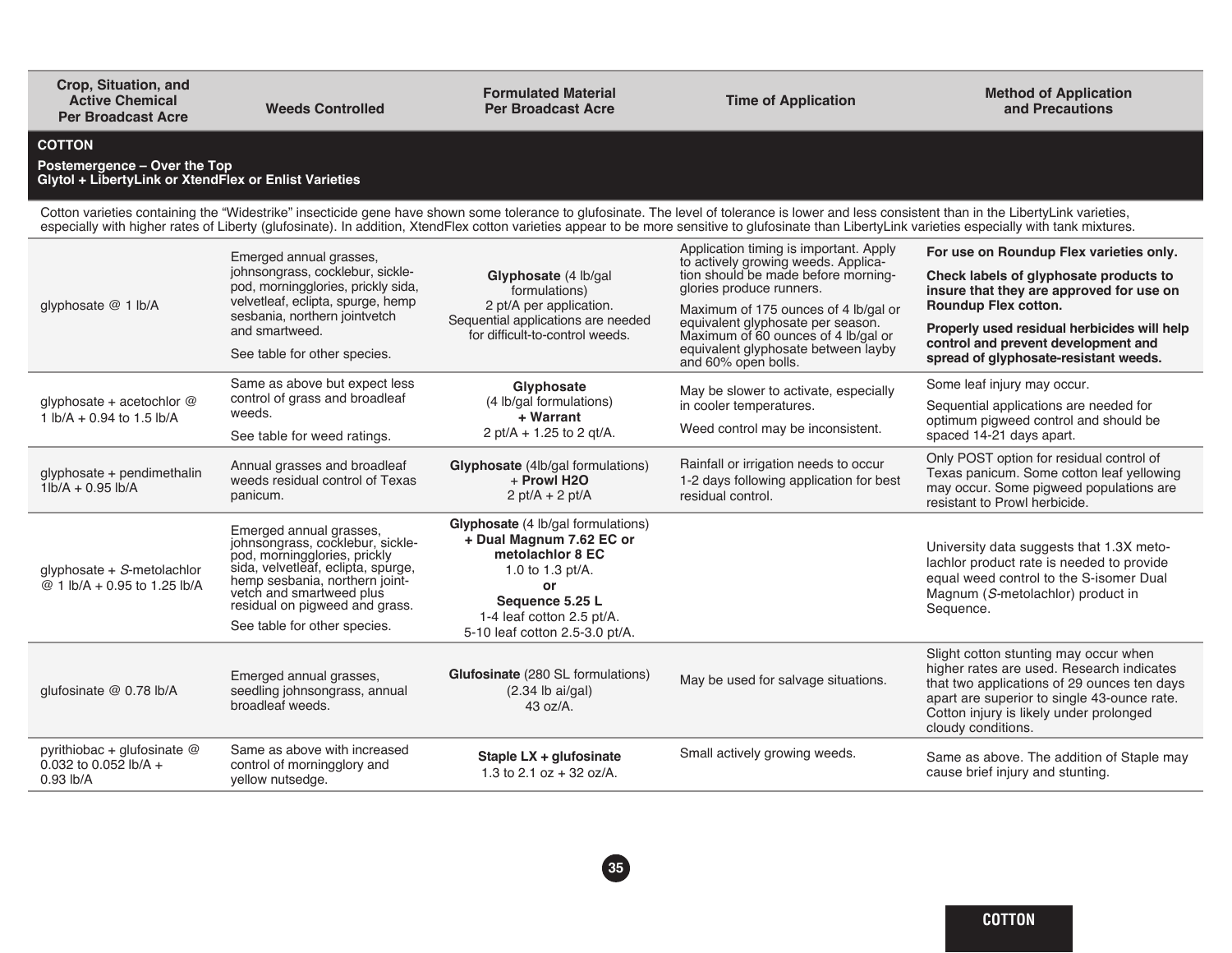| Crop, Situation, and<br><b>Active Chemical</b><br><b>Per Broadcast Acre</b> | <b>Weeds Controlled</b>                                                                                                                                                                                                                                                                                                   | <b>Formulated Material</b><br><b>Per Broadcast Acre</b>                                                                                                | <b>Time of Application</b>                                                                                                                              | <b>Method of Application</b><br>and Precautions                                                                                                                                                                                                                                                                                       |
|-----------------------------------------------------------------------------|---------------------------------------------------------------------------------------------------------------------------------------------------------------------------------------------------------------------------------------------------------------------------------------------------------------------------|--------------------------------------------------------------------------------------------------------------------------------------------------------|---------------------------------------------------------------------------------------------------------------------------------------------------------|---------------------------------------------------------------------------------------------------------------------------------------------------------------------------------------------------------------------------------------------------------------------------------------------------------------------------------------|
| pyrithiobac + glyphosate $@$<br>0.032 to $0.052 + 1$ lb/A                   | Emerged annual grasses,<br>johnsongrass, cocklebur, sickle-<br>pod, morningglories, prickly<br>sida, velvetleaf, eclipta, spurge,<br>hemp sesbania, northern joint-<br>vetch and smartweed. Better<br>control of yellow nutsedge,<br>morningglory. Adds residual<br>control of some weeds.See<br>table for other species. | Staple LX 3.2 + Glyphosate<br>(4 lb/gal formulations)<br>1.3 to 2.1 oz/A + 2 pt/A.                                                                     |                                                                                                                                                         | Staple LX may cause temporary yellowing<br>and stunting. Do not tank mix with Dual for<br>postemergence applications.                                                                                                                                                                                                                 |
| qlufosinate $@$ 0.58 lb/A                                                   | Emerged annual grasses,<br>seedling johnsongrass, annual<br>broadleaf weeds.                                                                                                                                                                                                                                              | <b>Glufosinate</b> (280 SL formulations)<br>$(2.34$ lb ai/gal)<br>32 oz/A.                                                                             | Apply over the top to small, actively<br>growing weeds.<br>From cotton emergence to early<br>bloom stage.<br>Apply between hours of 9 a.m. to<br>6 p.m. | Complete coverage of weeds is crucial.<br>Air induction spray tips and low water<br>volumes may reduce effectiveness.<br>See label for restrictions.<br>Do not apply more than 87 ounces per<br>season. For best results, apply in warm,<br>humid conditions, adequate soil moisture<br>and 2 hours after sunrise or prior to sunset. |
| glufosinate + $S$ -metolachlor<br>@ 0.53 + 0.95 or 1.25 lb/A                | Improved residual on pigweeds<br>and grasses.                                                                                                                                                                                                                                                                             | <b>Glufosinate</b> (280 SL formulations)<br>+ Dual Magnum 7.62 EC<br>$32 oz/A + 1 pt or 1.3 pt.$                                                       | Apply over the top prior to 12-leaf<br>cotton.                                                                                                          | Some leaf burn may occur, but it normally<br>is only temporary.                                                                                                                                                                                                                                                                       |
| glufosinate + dimethenamid<br>@ $0.53$ lb/A + 0.56 lb/A to<br>$0.75$ lb/A   | Post control of most grasses<br>and broadleaf weeds. Improved<br>residual control of group 15<br>resistant pigweed.                                                                                                                                                                                                       | Glufosinate<br>(280 SL formulations) + Outlook 32<br>$oz/A + 12$ to 16 oz/A                                                                            | Small actively growing weeds from<br>first true leaf until 2 weeks after<br>bloom.                                                                      | Some leaf burn will occur. Additional tank-<br>mixes can increase this injury.                                                                                                                                                                                                                                                        |
| glyphosate + glufosinate $@$<br>$1 lb + 0.53 lb/A$                          | Broad spectrum control of<br>grasses and broadleaf weeds.                                                                                                                                                                                                                                                                 | Glyphosate<br>$(4 \text{ lb/gal formulas}) +$<br>Glufosinate (280 SL formulations)<br>2 pt/A + 32 oz/A.                                                | Apply to small, actively growing<br>weeds.<br>From cotton emergence to early<br>bloom stage.                                                            | Complete coverage of weeds is crucial.<br>Cotton injury is likely under prolonged cloudy<br>conditions.                                                                                                                                                                                                                               |
| glyphosate + glufosinate +<br>S-metolachlor $@1 + 0.53 +$<br>$0.95$ lb/A    | Broad spectrum control of<br>grasses and broadleaf weeds,<br>with added residual for grasses<br>and glyphosate-resistant pigweed.                                                                                                                                                                                         | Glyphosate<br>$(4 \text{ lb/gal}$ formulations) +<br><b>Glufosinate</b> (280 SL formulations)<br>+ Dual Magnum 7.62 EC<br>$2$ pt/A + 32 oz/A + 1 pt/A. | Apply over the top prior to 12-leaf<br>cotton.                                                                                                          | Complete coverage of weeds is crucial.<br>Cotton injury is likely under prolonged cloudy<br>conditions. Increased injury/leaf burn is pos-<br>sible with addition of metolachlor products.                                                                                                                                            |
|                                                                             | Roundup Flex, LibertyLink, XtendFlex, Enlist and Conventional Varieties                                                                                                                                                                                                                                                   |                                                                                                                                                        |                                                                                                                                                         |                                                                                                                                                                                                                                                                                                                                       |
| pyrithiobac @ 0.065 lb/A                                                    | Morningglories, cocklebur,<br>velvetleaf, smartweed and<br>suppression of prickly sida<br>and spurge.                                                                                                                                                                                                                     | Staple 3.2 LX<br>2.6 oz/A. Add 0.25% nonionic<br>surfactant.                                                                                           | Apply to small, actively growing<br>weeds. Cotyledon or larger cotton.                                                                                  | Rainfall after application aids in prickly sida<br>and spurge control. Avoid drift to corn or<br>grain sorghum. Some pigweed species are<br>known to be resistant to ALS herbicides.                                                                                                                                                  |
| trifloxysulfuron @ 0.0047 to<br>0.007 lb/A                                  | Sicklepod, nutsedge, good on<br>morningglory.                                                                                                                                                                                                                                                                             | Envoke 75 DG<br>0.10 to 0.15 oz/A. Use 0.25% v/v<br>nonionic surfactant.                                                                               | After 5-leaf stage. Post direct on large<br>cotton to improve coverage and soil<br>contact.                                                             | Crop response in the form of temporary<br>chlorosis and stunting may be observed.<br>Do not apply within 24 hours of a malathion<br>application. Some pigweed species are known<br>to be resistant to ALS herbicides (Group 2).<br>Do not apply within 60 days of harvest.                                                            |

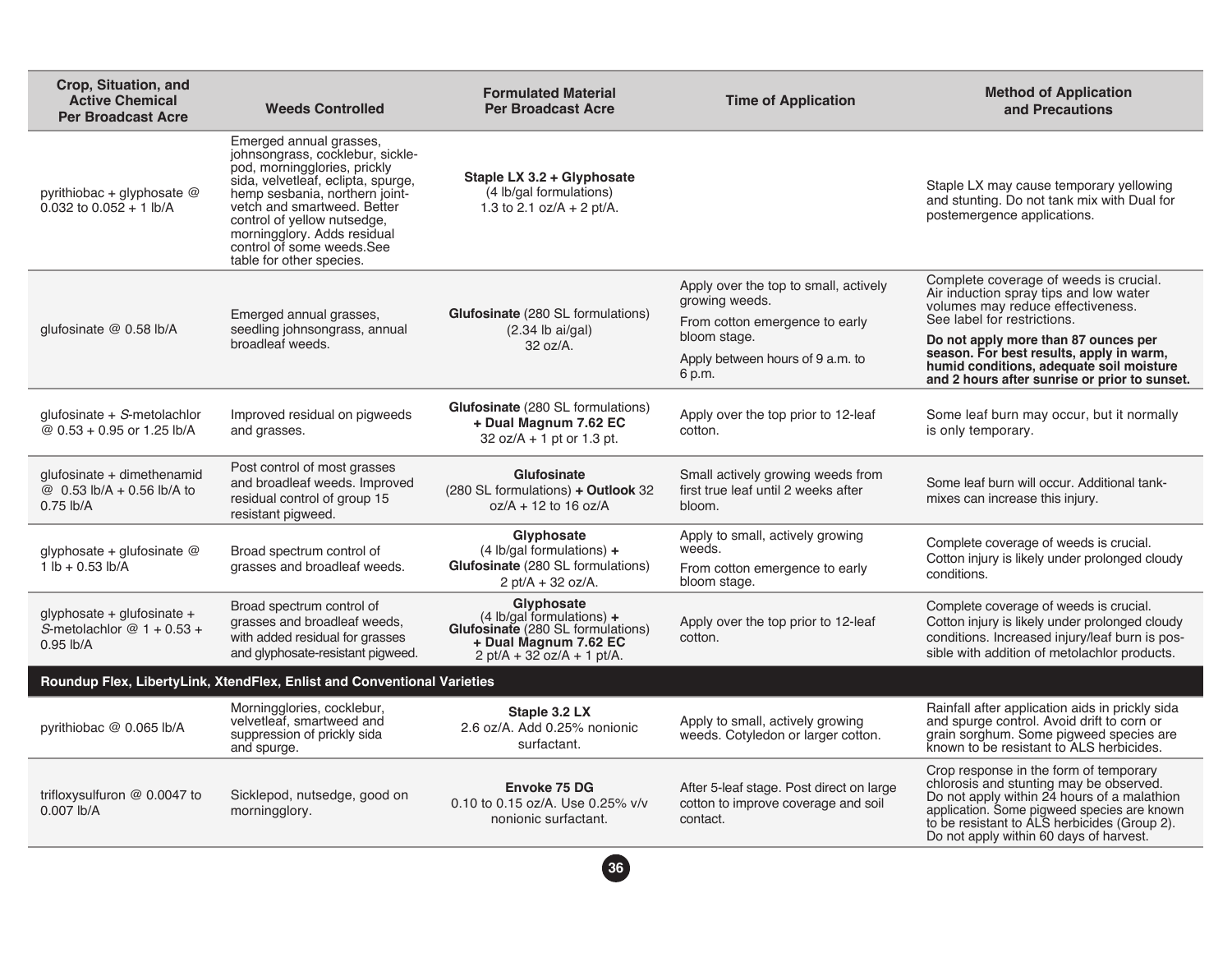| Crop, Situation, and<br><b>Active Chemical</b><br><b>Per Broadcast Acre</b>     | <b>Weeds Controlled</b>                                    | <b>Formulated Material</b><br><b>Per Broadcast Acre</b>                                                                                                                                                                                                                                                                                      | <b>Time of Application</b>                                                                                                                                                                                                                   | <b>Method of Application</b><br>and Precautions                                                                                                                                                                                                                                                                                                                |
|---------------------------------------------------------------------------------|------------------------------------------------------------|----------------------------------------------------------------------------------------------------------------------------------------------------------------------------------------------------------------------------------------------------------------------------------------------------------------------------------------------|----------------------------------------------------------------------------------------------------------------------------------------------------------------------------------------------------------------------------------------------|----------------------------------------------------------------------------------------------------------------------------------------------------------------------------------------------------------------------------------------------------------------------------------------------------------------------------------------------------------------|
| sethoxydim @ 0.188 to<br>$0.25$ lb/A                                            | Annual grasses, johnsongrass.                              | Poast Plus 1 EC<br>1.5 to 2 pt/A. Add 1 qt/A crop oil con-<br>centrate. Use 1 pt rate only on small<br>annual grasses. Bermudagrass may<br>require repeat treatment of 1 pt/A fol-<br>lowing initial 1.5 pt treatment. For<br>spot treatment, use 1% solution of<br>Poast + 1% crop oil concentrate.<br>Spray to wet but not to runoff.      | Before annual grasses exceed<br>14 days after emergence. Timing<br>very critical.<br>Johnsongrass-15" to 20".                                                                                                                                | Apply only under conditions of active growth.<br>Thorough coverage required. Do not tank<br>mix with other pesticides. Do not cultivate<br>7 days before or after treatment. However,<br>cultivation soon after 7 days will be helpful.                                                                                                                        |
| fluazifop @ 0.188 lb/A                                                          | Bermudagrass, johnsongrass,<br>annual grasses.             | <b>Fusilade DX 2 EC</b><br>0.75 pt/A. Add 1% crop oil concen-<br>trate or 0.25% nonionic surfactant.<br>For spot treatment use 2 qt Fusi-<br>lade/100 gal. Add 1% oil or 1% non-<br>ionic surfactant.                                                                                                                                        | Before annual grasses exceed 14<br>days after emergence. Timing very<br>critical.<br>Johnsongrass-12" to 18".<br>Bermudagrass-3" ht or 6" to 12"<br>runner length maximum.                                                                   | Apply only under conditions of active growth.<br>Somewhat less effective than Poast on annual<br>grasses, more effective on bermudagrass.<br>Repeat if necessary. Thorough coverage<br>required. Do not tank mix. Do not cultivate<br>7 days before or after treatment. However,<br>cultivation soon after 7 days will be helpful.<br>See label for details.   |
| fluazifop $@$ 0.094 to 0.188<br>$lb/A + f$ enoxaprop @ 0.026 to<br>$0.053$ lb/A | Bermudagrass, johnsongrass,<br>annual grasses.             | Fusion 2.56 EC<br>6 to 12 oz/A most annual grasses.<br>10 oz/A weedy rice. 12 oz/A bermu-<br>dagrass and johnsongrass and repeat<br>with 8 oz/A for regrowth. Add 1% crop<br>oil concentrate or 0.25% nonionic sur-<br>factant. For spot treatment use 2 qt<br>Fusion per 100 gal. Add 1% crop oil<br>concentrate or 1% nonionic surfactant. | Apply to most annual grasses at 2" to 4".<br>Johnsongrass-8" to 18".<br>Bermudagrass-4" to 8" runner.                                                                                                                                        | Apply only under conditions of active growth.<br>Somewhat less effective than Poast on<br>annual grasses, more effective on bermu-<br>dagrass. Repeat if necessary. Thorough<br>coverage required. Do not tank mix. Do not<br>cultivate 7 days before or after treatment.<br>However, cultivation soon after 7 days will<br>be helpful. See label for details. |
| quizalofop p-ethyl @ 0.031 to<br>$0.063$ lb/A                                   | Annual grasses, bermudagrass,<br>johnsongrass, weedy rice. | Assure II 0.88 EC<br>5 oz/A volunteer corn and milo, 8 oz/A<br>most annual grasses, 9 oz/A weedy rice.<br>Repeat if needed. 10 oz/A rhizome<br>johnsongrass and bermudagrass. Add<br>crop oil concentrate at 1% ground appli-<br>cation or 0.5% for aerial application or<br>nonionic surfactant at 0.25%.                                   | Before annual grasses exceed 14 days<br>after emergence. Timing very critical.<br>Johnsongrass - 10" to 24".<br>Weedy rice - 1st 14 days after emer-<br>gence or 1 to 4 leaf.<br>Timing for annual grass and weedy rice<br>is very critical. | See above comments for Poast and Fusilade on<br>cultivation and tank mixing. Performance compa-<br>rable to Poast on annual grasses and Fusilade<br>on rhizome johnsongrass. Better than either on<br>small weedy rice.                                                                                                                                        |
| clethodim @ 0.094 to<br>$0.25$ lb/A                                             | Annual grasses, bermudagrass,<br>johnsongrass.             | <b>Select Max</b><br>12 to 16 oz/A most annual grasses. 16 to<br>20 oz/A rhizome johnsongrass. Repeat<br>application with 12 to 16 oz/A for<br>regrowth. 16 to 32 oz/A bermudagrass.<br>Repeat application with 12 to 16 oz/A<br>for regrowth. Add 1% crop oil concentrate.                                                                  | Before annual grasses exceed 14 days<br>after emergence.<br>Johnsongrass-2" to 24"<br>Bermudagrass-3" height or 6" runner<br>length maximum                                                                                                  | See above comments for Poast and Fusilade<br>on cultivation and tank mixing. Performance<br>comparable to Assure II for annual grasses and<br>johnsongrass.                                                                                                                                                                                                    |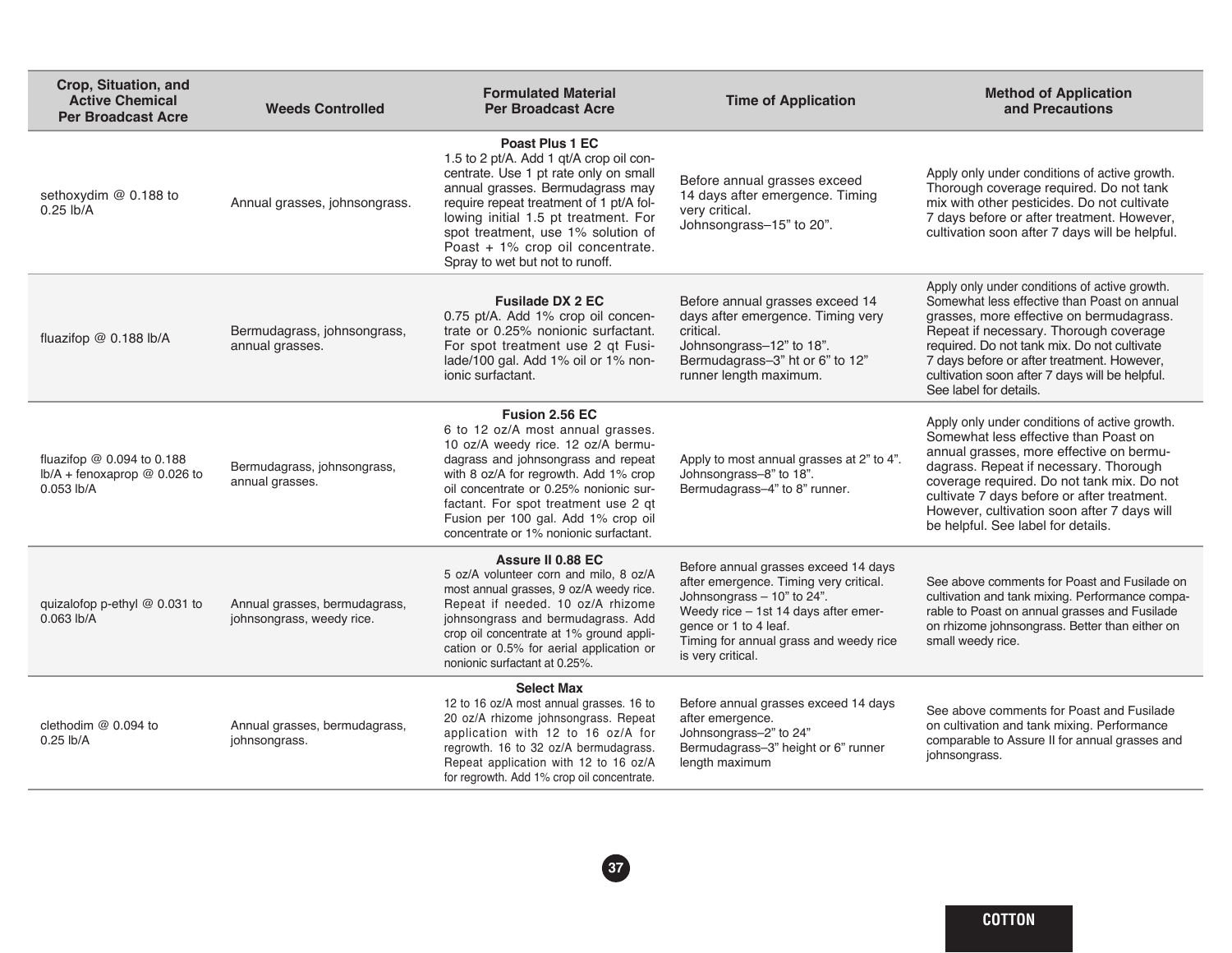| Crop, Situation, and<br><b>Active Chemical</b><br><b>Per Broadcast Acre</b> | <b>Weeds Controlled</b>                                                          | <b>Formulated Material</b><br><b>Per Broadcast Acre</b>                                                                                                                                                 | <b>Time of Application</b>                                                                                | <b>Method of Application</b><br>and Precautions                                                                                                                                                                                                                                                                                                                                                                                                                                                                                      |
|-----------------------------------------------------------------------------|----------------------------------------------------------------------------------|---------------------------------------------------------------------------------------------------------------------------------------------------------------------------------------------------------|-----------------------------------------------------------------------------------------------------------|--------------------------------------------------------------------------------------------------------------------------------------------------------------------------------------------------------------------------------------------------------------------------------------------------------------------------------------------------------------------------------------------------------------------------------------------------------------------------------------------------------------------------------------|
| <b>Cotton Postemergence Enlist Cotton Only</b>                              |                                                                                  |                                                                                                                                                                                                         |                                                                                                           |                                                                                                                                                                                                                                                                                                                                                                                                                                                                                                                                      |
| 2.4-D choline $@$ 0.71 to<br>$0.95$ lb/A                                    | Annual broadleaf weeds.                                                          | <b>Enlist One</b><br>1.5 to 2.0 pt/A.<br>Check website, EnlistTankmix.com,<br>for approved adjuvants/tank mixtures.                                                                                     | Emergence to mid-bloom.                                                                                   | Apply only to Enlist cotton.<br>- Non-Enlist cotton is very sensitive to 2,4-D.<br>Read the label and follow all directions regard-<br>ing nozzles, buffers, wind speed and direction.<br>- At the time of application, the wind cannot be<br>blowing toward adjacent tomatoes, other fruiting<br>vegetables, cucurbits, grapes and cotton.<br>- Physical drift has been found to be the primary<br>cause of off-target movement. Using a hooded<br>sprayer can reduce physical drift.<br>- Applicators must take required training. |
| qlyphosate + 2,4-D choline $@$<br>$0.74$ to $1.0 + 0.7$ to $0.95$ lb/A      | Annual grasses and broadleaf<br>weeds.                                           | <b>Enlist Duo</b><br>3.5 to 4.75 pt/A.<br>Check website, EnlistTankmix.com, for<br>approved adjuvants/tank mixtures.                                                                                    | Emergence to mid-bloom.                                                                                   | Apply only to Enlist cotton.<br>- Non-Enlist cotton is very sensitive to 2.4-D.<br>Read the label and follow all directions regard-<br>ing nozzles, buffers, wind speed and direction.<br>- At the time of application, the wind cannot be<br>blowing toward adjacent tomatoes, other fruiting<br>vegetables, cucurbits, grapes and cotton.<br>- Physical drift has been found to be the primary<br>cause of off-target movement. Using a hooded<br>sprayer can reduce physical drift.<br>- Applicators must take required training. |
| 2,4-D choline + glufosinate $@$<br>$0.71$ to $0.95 + 0.53$ lb/A             | Most annual grasses and broad-<br>leaves. Best treatment for<br>emerged pigweed. | <b>Enlist One</b><br>1.5 to 2.0 pt/A<br>$+$<br>Liberty<br>$32 oz/A$ .<br>- Other glufosinate products may be<br>labeled for mixing.<br>- Check EnlistTankmix.com for all<br>approved tank mix products. | Apply over the top from emergence<br>through early bloom.                                                 | Apply only to Enlist cotton.<br>- Non-Enlist cotton is very sensitive to 2,4-D.<br>Read the label and follow all directions regard-<br>ing nozzles, buffers, wind speed and direction.<br>- At the time of application, the wind cannot be<br>blowing toward adjacent tomatoes, other fruiting<br>vegetables, cucurbits, grapes and cotton.<br>- Physical drift has been found to be the primary<br>cause of off-target movement. Using a hooded<br>sprayer can reduce physical drift.                                               |
| Postemergence - Directed, Any Technology                                    |                                                                                  |                                                                                                                                                                                                         |                                                                                                           |                                                                                                                                                                                                                                                                                                                                                                                                                                                                                                                                      |
| carfentrazone @ 0.025 lb/A                                                  | Morningglory, hemp sesbania and<br>prickly sida.                                 | Aim 2 EC<br>1.6 oz/A. Add crop oil concentrate at<br>1 pt/ $A$ .                                                                                                                                        | After cotton plants are 8 inches or more.<br>Extreme care must be taken to avoid<br>contact with foliage. | Must be mixed with another product for residual<br>control. Do not mix with MSMA. Direct to base<br>of cotton. Avoid fine spray droplets.                                                                                                                                                                                                                                                                                                                                                                                            |
| qlufosinate + fomesafen $@$<br>$0.53 + 0.25$ lb/A                           | Emerged annual grasses, seed-<br>ling johnsongrass, annual<br>broadleaf weeds.   | <b>Cheetah Max</b><br>$32 oz/A$ .                                                                                                                                                                       | 6-inch cotton through layby in cotton<br>tolerant to glufosinate.                                         | Use a directed spray or under row-hoods.<br>Direct in a way to obtain maximum coverage<br>with minimum contact to cotton foliage.                                                                                                                                                                                                                                                                                                                                                                                                    |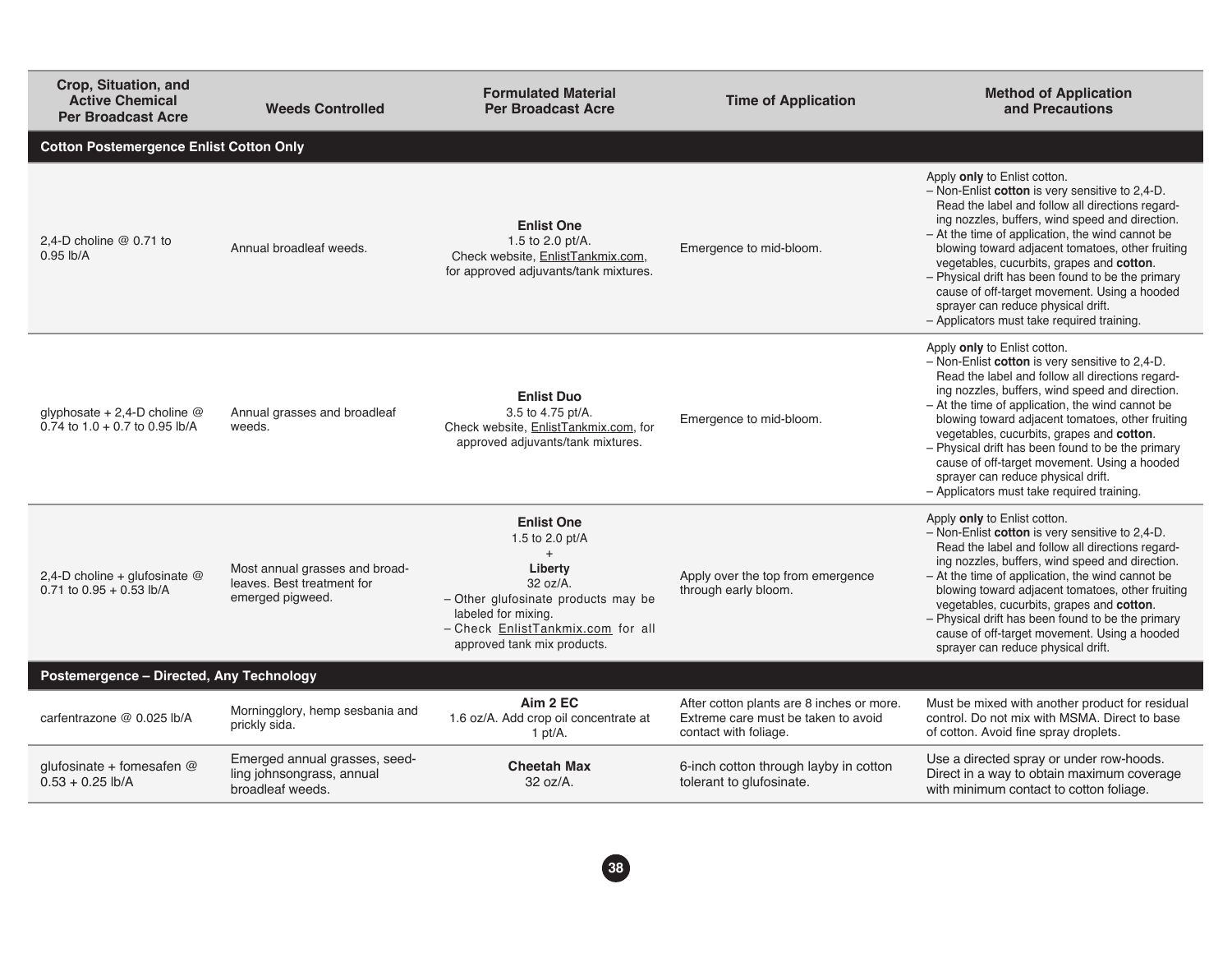| Crop, Situation, and<br><b>Active Chemical</b><br><b>Per Broadcast Acre</b>      | <b>Weeds Controlled</b>                                                                                                                                                                                                                                                                    | <b>Formulated Material</b><br><b>Per Broadcast Acre</b>                                                      | <b>Time of Application</b>                                                                  | <b>Method of Application</b><br>and Precautions                                                                                                                                                                                                                                                                                                                                                                   |
|----------------------------------------------------------------------------------|--------------------------------------------------------------------------------------------------------------------------------------------------------------------------------------------------------------------------------------------------------------------------------------------|--------------------------------------------------------------------------------------------------------------|---------------------------------------------------------------------------------------------|-------------------------------------------------------------------------------------------------------------------------------------------------------------------------------------------------------------------------------------------------------------------------------------------------------------------------------------------------------------------------------------------------------------------|
| glyphosate $@$ 0.75 to 1 lb/A +<br>prometryn $@$ 0.5 to 0.8 lb/A                 | Emerged annual grasses, johnson-<br>grass, cocklebur, sicklepod, morning-<br>glories, prickly sida, velvetleaf,<br>eclipta, spurge, hemp sesbania,<br>northern jointvetch and smartweed.<br>See table for other species. Improved<br>morningglory control and improved<br>pigweed control. | Glyphosate<br>(4 lb/gal formulations)<br>2 pt/A plus Caparol 4L or<br><b>Cotton Pro 4L</b><br>1 to 1.6 pt/A. | After cotton is 6 inches or more high.                                                      | Avoid contacting foliage with spray.                                                                                                                                                                                                                                                                                                                                                                              |
| glyphosate $@$ 0.75 to 1 lb/A +<br>fluometuron @ 0.8 lb/A                        | Same as glyphosate with<br>improved residual control of<br>morningglory and pigweed.                                                                                                                                                                                                       | Same as glyphosate above +<br>Cotoran 4L<br>1.6 $pt/A$ .                                                     | After cotton is 6 inches or more high.                                                      | Avoid contacting foliage with spray.                                                                                                                                                                                                                                                                                                                                                                              |
| pyroxasulfone $@$ 0.065 to<br>$0.13$ lb/A                                        | Residual control of grasses and<br>pigweed.                                                                                                                                                                                                                                                | Zidua 4.17 SC<br>2 to 4 oz/ $A$                                                                              | Post directed to cotton between 5th leaf<br>stage and bloom.                                | Provides residual control only; for control<br>of emerged weeds, all MSMA, glyphosate<br>or glufosinate.                                                                                                                                                                                                                                                                                                          |
| pyroxasulfone + carfentrazone<br>@ 0.065 to 0.13 lb/A +<br>0.0042 to 0.0094 lb/A | Residual control of grasses and<br>pigweed.                                                                                                                                                                                                                                                | <b>Anthem Flex 4SE</b><br>2 to 4.5 oz/A.                                                                     | Post directed to cotton that is at least<br>6 inches tall.                                  | Provides mostly residual control; for increased<br>control, spike with 0.5 to 0.75 oz/A Aim or<br>add MSMA or glyphosate.                                                                                                                                                                                                                                                                                         |
| flumioxazin + pyroxasulfone<br>@ $0.06 + 0.08$ lb/A                              | Annual grasses and small-seeded<br>broadleaves.                                                                                                                                                                                                                                            | Fierce 76 WDG<br>3 oz/A.                                                                                     | Under row-hoods or layby after cotton<br>has reached 16 inches in height.                   | For increased control of emerged weeds,<br>add MSMA, glyphosate or glufosinate.                                                                                                                                                                                                                                                                                                                                   |
| MSMA $@$ 2 lb/A                                                                  | Small grasses and seedling<br>cocklebur. Suppression of nut-<br>sedge and small johnsongrass.                                                                                                                                                                                              | <b>MSMA</b><br>Many formulations exist. Refer to<br>label on specific material to be used.                   | After cotton is 3 inches tall and before<br>first bloom.                                    | Use as a directed spray. Combination with other<br>herbicides more effective if a broad spectrum of<br>weeds is present.                                                                                                                                                                                                                                                                                          |
| fluometuron + MSMA @<br>$0.8$ lb/A + 1.5 to 2 lb/A                               | Most small-seeded annual and<br>perennial weeds in the seedling<br>stage of growth.                                                                                                                                                                                                        | Cotoran 4L + MSMA<br>Tank mix at 1 lb/A Cotoran + 1 gt of<br>6.6 b/gal MSMA or equivalent.                   | After cotton plants are 6 or more inches.                                                   | Direct in manner to obtain maximum coverage of<br>weeds with minimum contact to cotton foliage.                                                                                                                                                                                                                                                                                                                   |
| prometryn + MSMA $@$ 0.5 +<br>$2$ lb/A                                           | Same weed spectrum as Cotoran<br>but more active.                                                                                                                                                                                                                                          | Caparol 4L or Cotton Pro 4L +<br><b>MSMA</b><br>1 pt/A Caparol or Cotton Pro +<br>MSMA at rates shown above. | After cotton plants are 6 or more inches.                                                   | Same as above.                                                                                                                                                                                                                                                                                                                                                                                                    |
| trifloxysulfuron @ 0.0047 to<br>0.007 lb/A                                       | Sicklepod, nutsedge, good on<br>morningglory.                                                                                                                                                                                                                                              | Envoke 75 DG<br>0.10 to 0.15 oz/A (0.0047-0.007 lb ai/A) +<br>NIS, 0.25% v/v.                                | After 5-leaf stage. Post direct on large<br>cotton to improve coverage and soil<br>contact. | Crop response in the form of temporary chlorosis<br>and stunting may be observed. Do not apply within<br>24 hours of a malathion application. Some pigweed<br>species are known to be resistant to ALS herbicides<br>(Group 2). Do not apply within 60 days of harvest.                                                                                                                                           |
|                                                                                  |                                                                                                                                                                                                                                                                                            |                                                                                                              |                                                                                             | NOTE: The herbicide combinations with MSMA should not need an additional surfactant if the MSMA used contains one. If the MSMA does not contain a surfactant, add it according to herbicide label<br>directions. All MSMA rates listed are average rates. Refer to specific label on product to be used for exact rate. NOTE: Research has shown arsenical herbicides can cause straighthead in rice. Precautions |

for straighthead should be taken when rice is grown following cotton.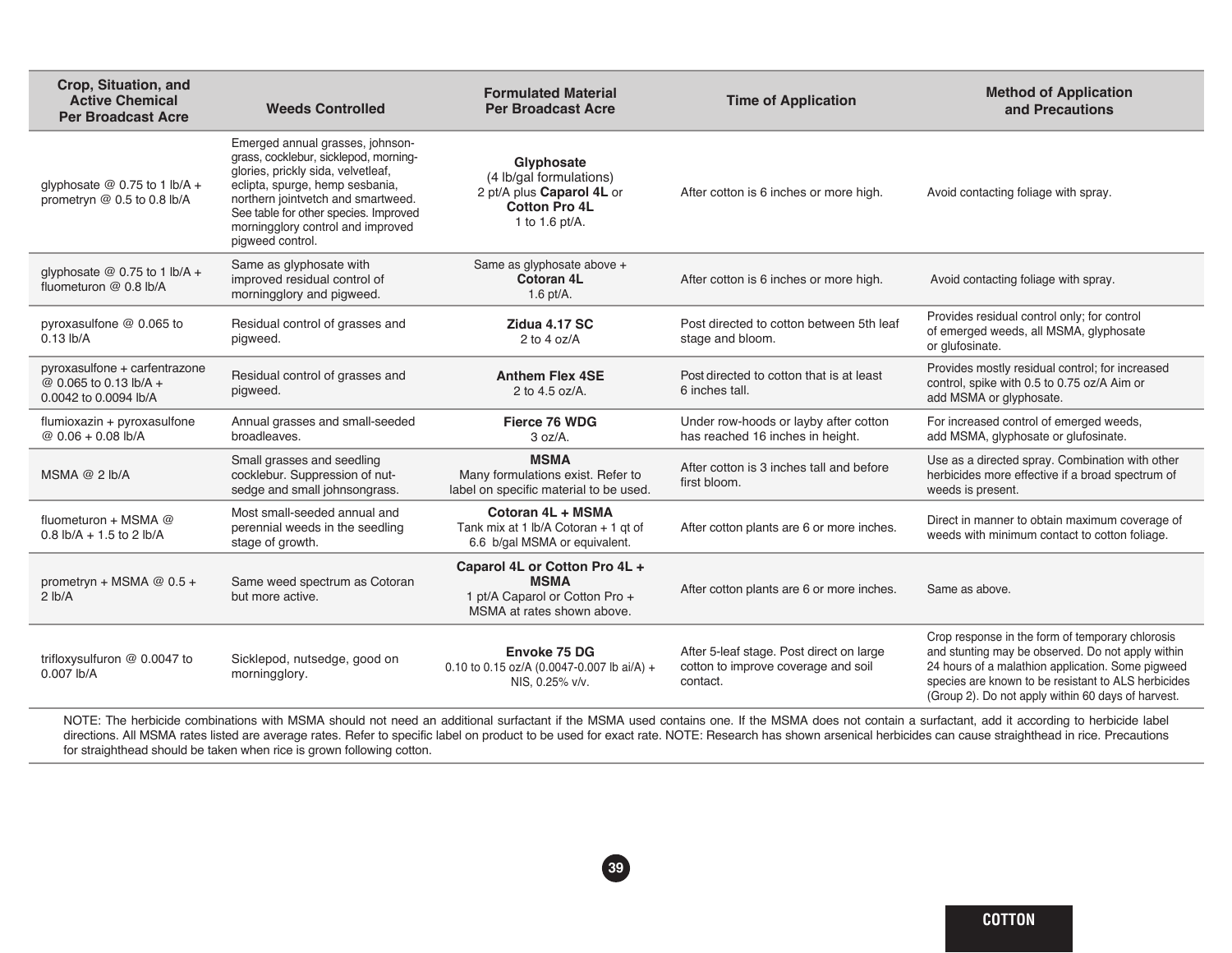| Crop, Situation, and<br><b>Active Chemical</b><br><b>Per Broadcast Acre</b>  | <b>Weeds Controlled</b>                                                                                | <b>Formulated Material</b><br><b>Per Broadcast Acre</b>                                                                                               | <b>Time of Application</b>                                                                                          | <b>Method of Application</b><br>and Precautions                                                                                                                                                                                                                                                                      |
|------------------------------------------------------------------------------|--------------------------------------------------------------------------------------------------------|-------------------------------------------------------------------------------------------------------------------------------------------------------|---------------------------------------------------------------------------------------------------------------------|----------------------------------------------------------------------------------------------------------------------------------------------------------------------------------------------------------------------------------------------------------------------------------------------------------------------|
| <b>COTTON</b><br>Postemergence – Directed, Any Technology [cont.]            |                                                                                                        |                                                                                                                                                       |                                                                                                                     |                                                                                                                                                                                                                                                                                                                      |
| trifloxysulfuron + prometryn<br>@ 0.007 to 0.015 lb/A + 0.79<br>to 1.19 lb/A | Morningglories, sicklepod, yellow<br>nutsedge.                                                         | Suprend 80 WG<br>1 to 1.5 lb/A.<br>Add 0.25% v/v nonionic surfactant.                                                                                 | After cotton plants are 6 or more inches.                                                                           | Avoid contact with foliage.                                                                                                                                                                                                                                                                                          |
| diuron + MSMA @ $0.4$ lb/A +<br>1.5 to 2 lb/A                                | Same as above.                                                                                         | Direx 4L + MSMA<br>1 pt/A + MSMA at rates shown above.                                                                                                | After cotton plants are 6 or more inches.                                                                           | Direct spray to lower 1/3 of cotton stem.                                                                                                                                                                                                                                                                            |
| prometryn $@1.2$ to 1.6 lb/A                                                 | Cocklebur, prickly sida and spurge,<br>but more effective on morning-<br>glory, grasses and cocklebur. | <b>Caparol or Cotton Pro 4L</b><br>Coarse Soil<br>$2.4$ pt/A<br>Medium Soil<br>$2.8$ pt/A<br>$3.2 \text{ pt/A}$<br>Fine Soil<br>Add a surfactant.     | After cotton is 15 inches tall.                                                                                     | Do not plant rotational crops other than cereal<br>cover crops until the following year.                                                                                                                                                                                                                             |
| diuron $@$ 0.4 to 1.2 lb/A                                                   | Most small-seeded annual grasses<br>and broadleaf weeds.                                               | Direx 4L<br>Coarse Soil (light) - 0.8 pt/A<br>Medium Soil - 1.6 pt/A<br>Fine Soil (heavy) - 2.4 pt/A<br>Add a surfactant if emerged<br>weeds present. | After cotton is 15 inches tall.                                                                                     | Provide longest residual and greatest potential<br>for carryover to sensitive crops. Less burn on<br>emerged weeds.                                                                                                                                                                                                  |
| linuron $@0.5$ to 1.5 lb/A                                                   | Most small-seeded annual grasses<br>and broadleaf weeds.                                               | Linex 4L<br>Coarse Soil - 1 pt/A<br>Medium Soil - 2 pt/A<br>Fine Soil - 3 pt/A<br>Add a surfactant if emerged<br>weeds present.                       | After cotton is 15 inches tall.                                                                                     | Intermediate residual period. Fall-seeded cereal<br>crops may be planted.                                                                                                                                                                                                                                            |
| flumioxazin @ 0.063 lb/A                                                     | Most annual broadleaves and<br>small grasses.                                                          | Valor 51 WDG<br>2 oz/A. Add 0.25% NIS.                                                                                                                | After cotton has 4 inches of bark.<br>Good residual control of pigweed<br>and morningglory.                         | Minimize contact with foliage. Adding glyphosate,<br>glufosinate or MSMA will improve control of larger<br>grasses. If emerged pigweed is present, use diuron<br>(Direx) for PPO resistance management and<br>increased pigweed control.                                                                             |
| fomesafen $@0.25$ to<br>0.375 lb/A                                           | Most annual broadleaves and<br>small grasses.                                                          | Reflex 2L<br>1 to 1.5 $pt/A$ .<br>Add 0.25% NIS.                                                                                                      | After cotton has 4 inches of bark.<br>Good residual control of pigweed<br>and morningglory.                         | Minimize contact with foliage. Adding glyphosate,<br>glufosinate or MSMA will improve control of larger<br>grasses. Do not apply more than 0.375 lb fomesafen<br>per acre per year. If emerged pigweed is present,<br>use diuron (Direx) for PPO resistance management<br>and increased pigweed control.             |
| S-metolachlor + fomesafen<br>@ 1.09 to 1.26 + 0.24 to<br>$0.28$ lb/A         | Pigweed and residual control of<br>grass and small-seeded broadleaf<br>weeds.                          | <b>Prefix</b><br>2 to 2.33 pt/A.                                                                                                                      | 6-inch cotton through layby.<br>Avoid contact with foliage.                                                         | Minimize contact with foliage. Adding glyphosate,<br>glufosinate or MSMA will improve control of larger<br>grasses. Do not apply more than 0.375 lb fomesafen<br>per acre per year. 80-day PHI. If emerged pigweed is<br>present, use diuron (Direx) for PPO resistance<br>management and increased pigweed control. |
| fomesafen plus acetochlor @<br>0.24 to 0.32 lb/A plus 1.06 to<br>$1.43$ lb/A | Control of grass and broadleaf<br>weeds                                                                | <b>Warrant Ultra</b><br>48 - 65 oz/A.                                                                                                                 | Hooded application to cotton 6-12in<br>tall. Post-directed spray to base of<br>cotton plant with minimum 4 in bark. | Do not exceed 3lbs ai/A acetochlor per season.                                                                                                                                                                                                                                                                       |
| glyphosate + fomesafen @<br>$1.0 + 0.25$ lb/A                                | Pigweed, grasses and other<br>broadleaf weeds.                                                         | <b>Flexstar GT 3.5</b><br>$3.5$ pt/A.                                                                                                                 | 6-inch cotton through layby.<br>Avoid contact with foliage.                                                         | Minimize contact with foliage. Adding glyphosate,<br>glufosinate or MSMA will improve control of larger<br>grasses. Do not apply more than 0.375 lb fomesafen<br>per acre per year. 70-day PHI. If emerged pigweed is<br>present, use diuron (Direx) for PPO resistance<br>management and increased pigweed control. |
|                                                                              |                                                                                                        | 40                                                                                                                                                    |                                                                                                                     |                                                                                                                                                                                                                                                                                                                      |